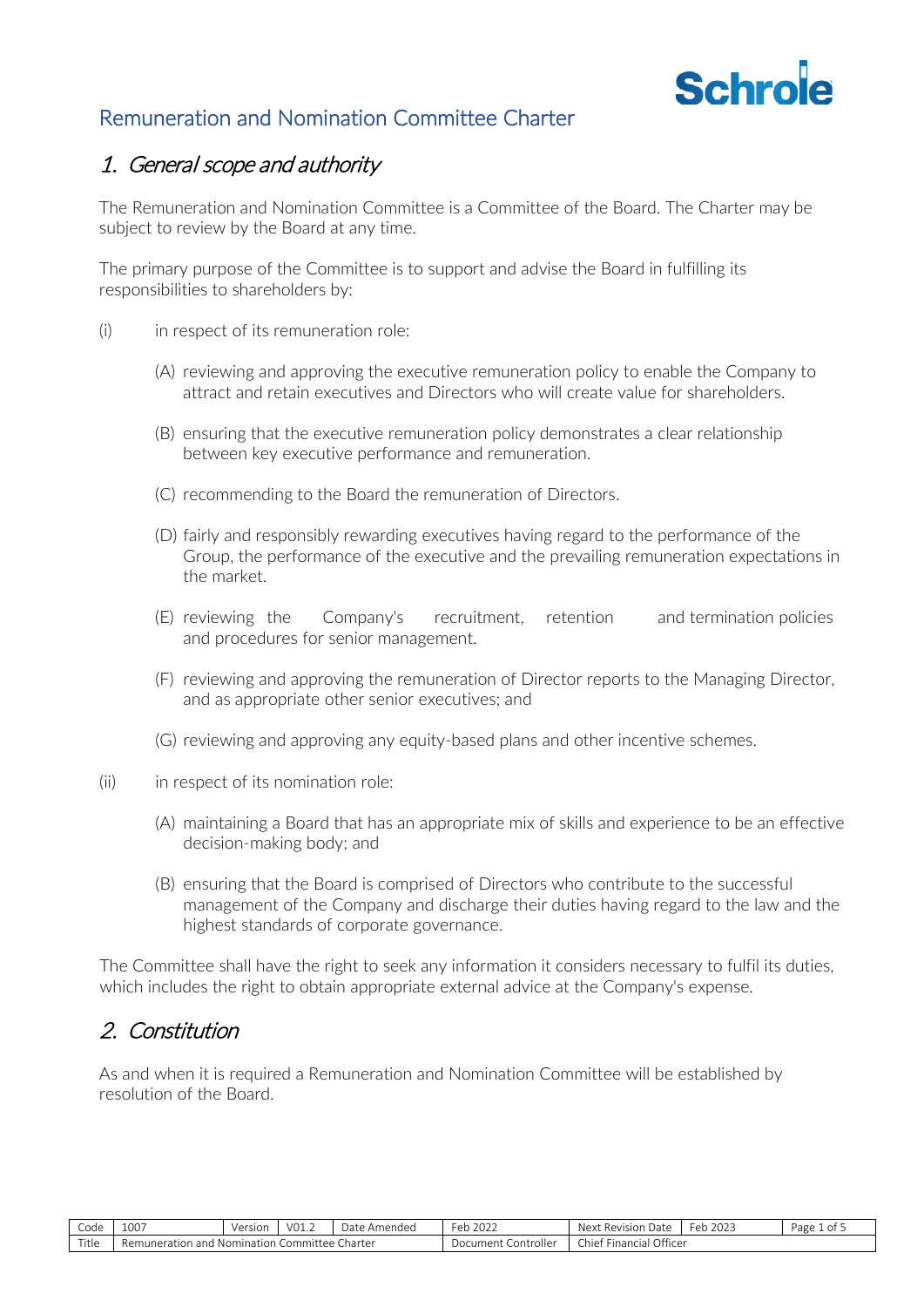

### 3. Membership

The Remuneration and Nomination Committee shall be appointed by the Board from among the Directors of the Company and shall consist of not less than three members all of whom shall be nonexecutive directors and with the majority being independent Directors.

Directors will be appointed to the Remuneration and Nomination Committee for a term of three years or such shorter time as they remain in the office of Director. Directors may serve consecutive terms on the Remuneration and Nomination Committee.

No individual Director or senior executive may be involved in deciding his or her own remuneration.

# 4. Chair

The Remuneration and Nomination Committee shall appoint a Chair of the Committee. The Chair shall be an independent director.

# 5. Secretary

The Company Secretary shall be the Secretary of the Remuneration and Nomination Committee.

The Secretary will be responsible for keeping the minutes of meeting of the Committee and circulating them to Committee members and to the other members of the Board.

The Secretary shall distribute supporting papers for each meeting of the Committee as far in advance as possible.

# 6. Quorum

A quorum shall be two members. In the absence of the Committee Chair or appointed delegate, the members shall elect one of their number as Chair.

## 7. Meeting frequency

Remuneration and Nomination Committee meetings will be held not less than twice a year to enable the Committee to undertake its role effectively.

Meetings are called by the Secretary as directed by the Board or at the request of the Chair of the Committee.

Where deemed appropriate by the Chair of the Committee, meetings and subsequent approvals may be held or concluded by way of a circular written resolution or a conference call.

Decisions will be based on a majority of votes with the Chair having the casting vote.

| --<br>Code | 1007<br>TOO '                | Version        | VO1.4     | Date<br>Amendec | $\sim$<br>2022<br>⊩≏⊳<br>$\mathbf{L}$ | Nex<br>Date<br>Revision                                                                                  | 2023<br>Feb | Page<br>0Ť |
|------------|------------------------------|----------------|-----------|-----------------|---------------------------------------|----------------------------------------------------------------------------------------------------------|-------------|------------|
| Title      | Remuneratio<br>and<br>Tation | and Nomination | :ommittee | Charter         | Document<br>ontroller                 | $\bigcap_{i \in \mathbb{N}}$<br><b>1999</b><br>Chie <sup>+</sup><br>u Financio"<br>، ال<br>.idi.<br>1166 |             |            |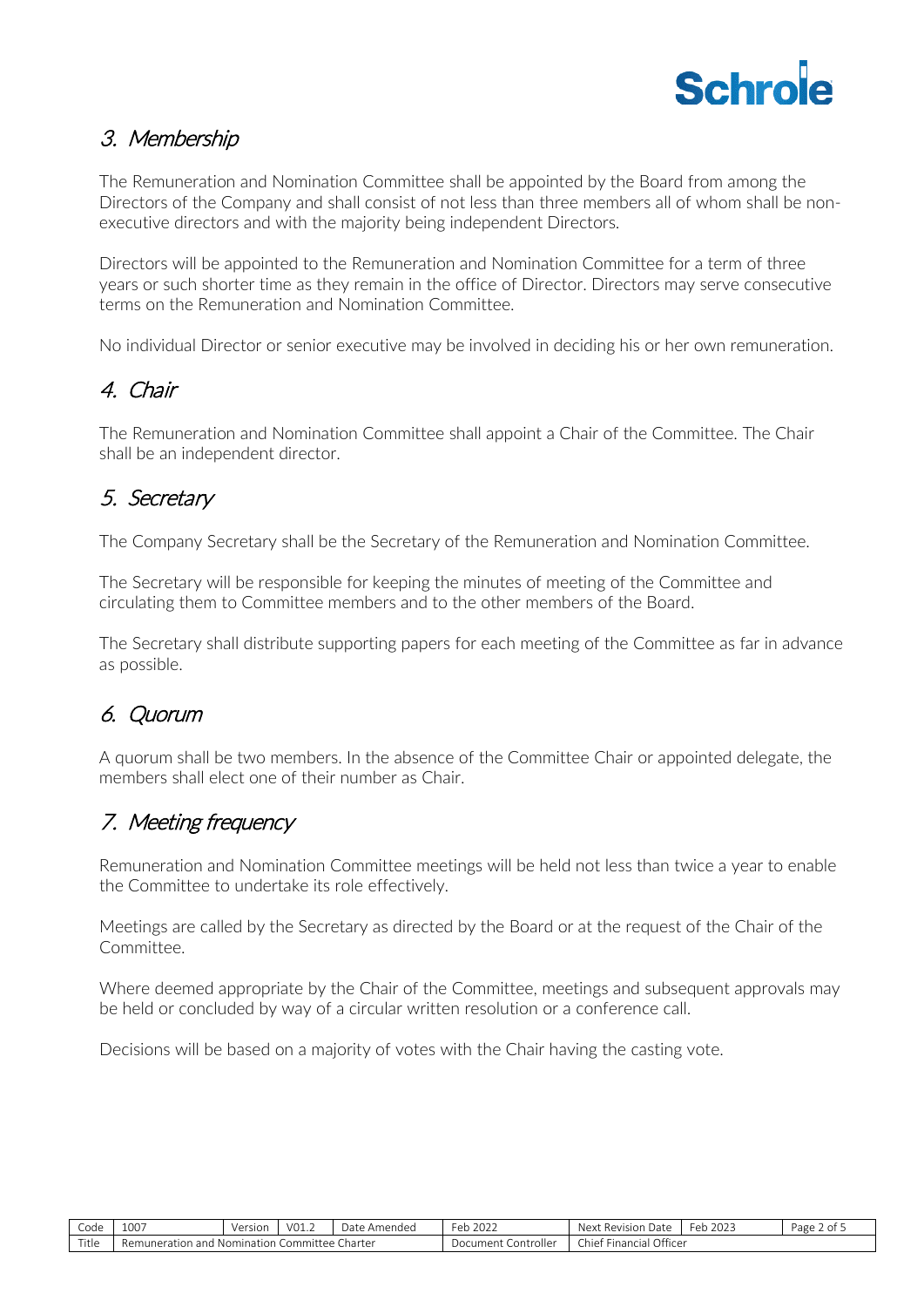

The Committee may invite any executive management team members or other individuals, including external third parties, to attend meetings of the Committee, as they consider appropriate.

## 8. Authority

The Remuneration and Nomination Committee is authorised by the Board to investigate any activity within its charter. It is authorised to seek any information it requires from any employee and all employees are directed to cooperate with any request made by the Remuneration and Nomination Committee.

The Remuneration and Nomination Committee is required to make recommendations to the Board on all matters within the Remuneration and Nomination Committee's charter.

## 9. Access

Members of the Committee have rights of access to the books and records of the Company to enable them to discharge their duties as Committee members, except where the Board determines that such access would be adverse to the Company's interests. Such access shall be provided on a timely basis.

The Committee may consult independent experts to assist it in carrying out its duties and responsibilities. Any costs incurred because of the Committee consulting an independent expert will be borne by the Company.

## 10. Reporting procedures

The Secretary shall circulate the minutes of the meetings of the Remuneration and Nomination Committee to all members of the Committee for comment and change before being signed by the Chair of the Committee and circulated to the Board with the Board papers for the next Board meeting. The minutes are to be tabled at the Board meeting following the Remuneration and Nomination Committee meeting along with any recommendations of the Remuneration and Nomination Committee.

### 11. Duties and responsibilities

To fulfil its responsibilities to the Board the Committee shall:

#### (a) Executive Remuneration Policy

- Review and approve the Group's recruitment, retention and termination policies and procedures for senior executives to enable the Company to attract and retain executives and Directors who can create value for shareholders.
- Review the on-going appropriateness and relevance of the executive remuneration policy and other executive benefit programs.
- Ensure that remuneration policies fairly and responsibly reward executives having regard to the performance of the Company, the performance of the executive and prevailing remuneration expectations in the market.

#### (b) Executive Directors and Senior Management

- Consider and make recommendations to the Board on the remuneration for each executive Director (including base pay, incentive payments, equity awards, retirement rights, service contracts) having regard to the executive remuneration policy.
- Review and approve the proposed remuneration (including incentive awards, equity

| ำ∩d<br>coue | .007<br>TOO.                                                    | Version    | $\sim$<br>VUI.L | Date<br>$\sim$ 1000 $\sim$<br>mended<br>ட | $\sim$<br>$\sim$ $\sim$ $\sim$<br>∽ا ہ∟<br>2022<br>◡◡ | Date<br>Revision<br>Ne∨t     | 2022<br>$\sim$<br>⊢er<br>` ZUZ_ | Page<br>0t |
|-------------|-----------------------------------------------------------------|------------|-----------------|-------------------------------------------|-------------------------------------------------------|------------------------------|---------------------------------|------------|
| Title       | lemunera <sup>.</sup><br>$\sim$ $\sim$ $\sim$<br>ration<br>dill | Nomination | tee<br>ommit    | Iharter                                   | Controller<br>umer*                                   | Officer<br>Financial<br>hie* |                                 |            |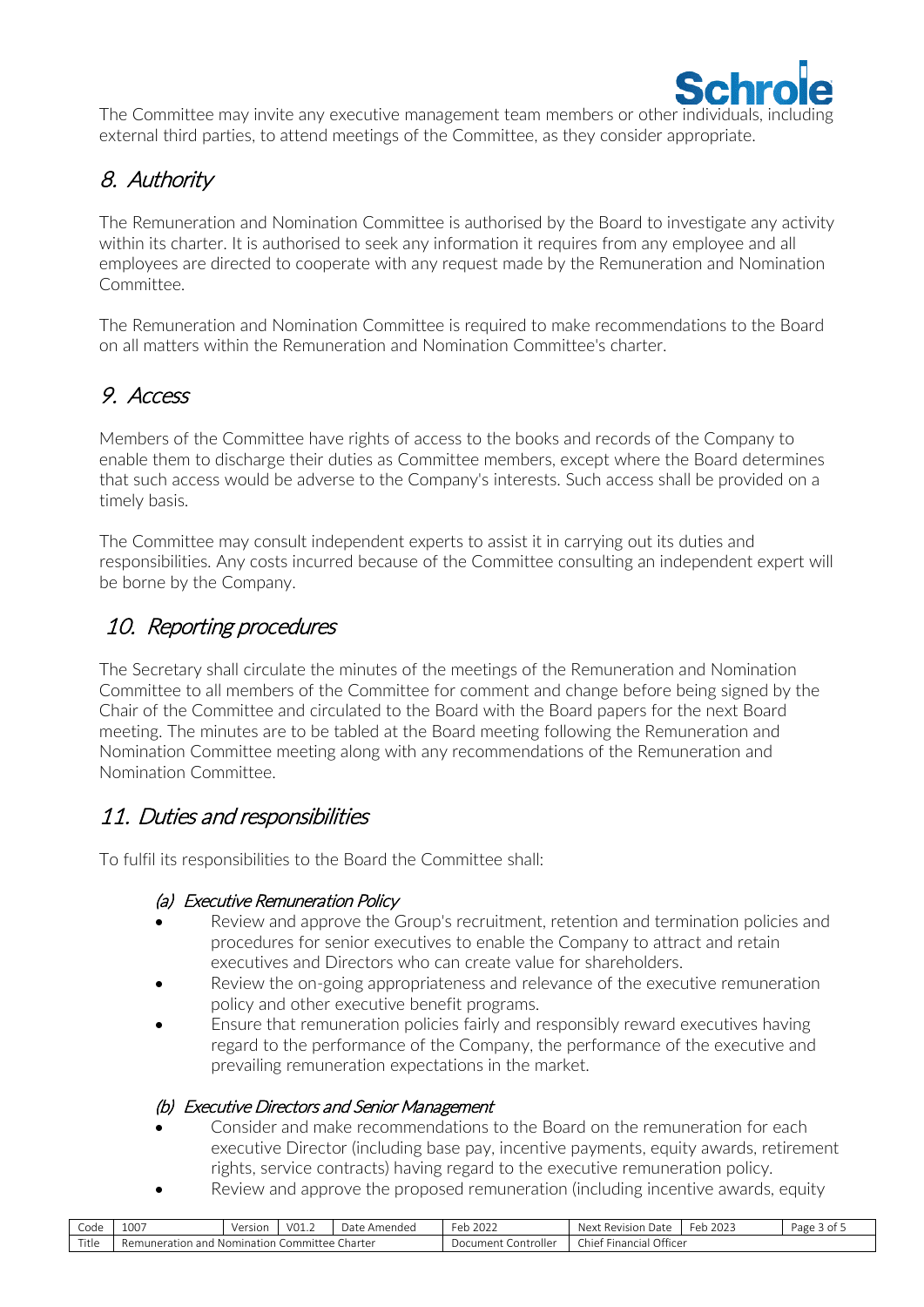

awards and service contracts) for the direct reports of the Chief Executive Officer/Managing Director. As part of this review the Committee will oversee an annual performance evaluation of the executive team. This evaluation is based on specific criteria, including the business performance of the Company and its subsidiaries, whether strategic objectives are being achieved and the development of management and personnel.

#### (c) Executive Incentive Plan

Review and approve the design of any executive incentive plans.

#### (d) Equity Based Plans

- Review and approve any equity-based plans that may be introduced (Plans) in the light of legislative, regulatory and market developments.
- For each Plan, determine each year whether awards will be made under that Plan.
- Review and approve total proposed awards under each Plan.
- In addition to considering awards to executive Directors and direct reports to the Chief Executive Officer/Managing Director, review and approve proposed awards under each Plan on an individual basis for executives as required under the rules governing each Plan or as determined by the Committee.
- Review, approve and keep under review performance hurdles for each equity-based Plan.

### (e) Nomination

The Committee shall periodically review and consider the structure and balance of the Board and make recommendations regarding appointments, retirements, and terms of office of Directors. In particular, the Committee is to:

- identify and recommend to the Board candidates for the Board after:
	- (A) considering the necessary and desirable competencies of new Board members to ensure the appropriate mix of skills, experience, expertise, and diversity.
	- (B) considering the balance of independent Directors on the Board.
	- (C) assessing how the candidates can contribute to the strategic direction of the Company; and
	- (D) undertaking appropriate background checks, including checks as to the candidate's character, experience, education, criminal record, and bankruptcy history.
- approve and review induction procedures for new appointees of the Board to ensure that they can effectively discharge their responsibilities.
- assess and consider the time required to be committed by Directors to properly fulfil their duties to the Company and advise the Board.
- consider and recommend to the Board candidates for election or re- election to the Board at each annual shareholders' meeting.
- review Directorships in other public companies held by or offered to Directors and senior executives of the Company.
- ensure the following information is provided to shareholders when a candidate is put forth for election as a director:
	- (A) biographical details.
	- (B) details of any material directorships.
	- (C) if the candidate is standing for election as Director for the first time:
		- (1) confirmation that appropriates checks into the candidate's background and experience have been undertaken by the Company.
		- (2) if any information of concern has been revealed by such checks, that information.
		- (3) details of any interest, position or relationship that might influence, or reasonably be perceived to influence, in a material respect their capacity to

| $\sim$<br>Code | $\sim$ $\sim$ $\sim$<br>TOO. | Version      | 1/0 <sup>2</sup><br>$\cup$ $\bot$ $\cdot$ $\angle$ | Date<br>nendea<br>$\cdots$ | $\mathbf{a} \mathbf{a} \mathbf{b}$<br>⊬ہ∟<br>ZUZZ<br>้ | Date<br>Nex <sup>+</sup><br>wal Revision | $\sim$ $\sim$ $\sim$<br>– ≏r<br>2023<br>$\sim$ 1.7 | Page |
|----------------|------------------------------|--------------|----------------------------------------------------|----------------------------|--------------------------------------------------------|------------------------------------------|----------------------------------------------------|------|
| Title          | uuners.<br>and<br>ion<br>rai | ، Nomination | .ommit1<br>۵۵                                      | Jharte                     | ontr <sup>.</sup><br>. oller<br>ument<br>וחחנ          | .<br>Officer<br>Chief<br>Financia        |                                                    |      |